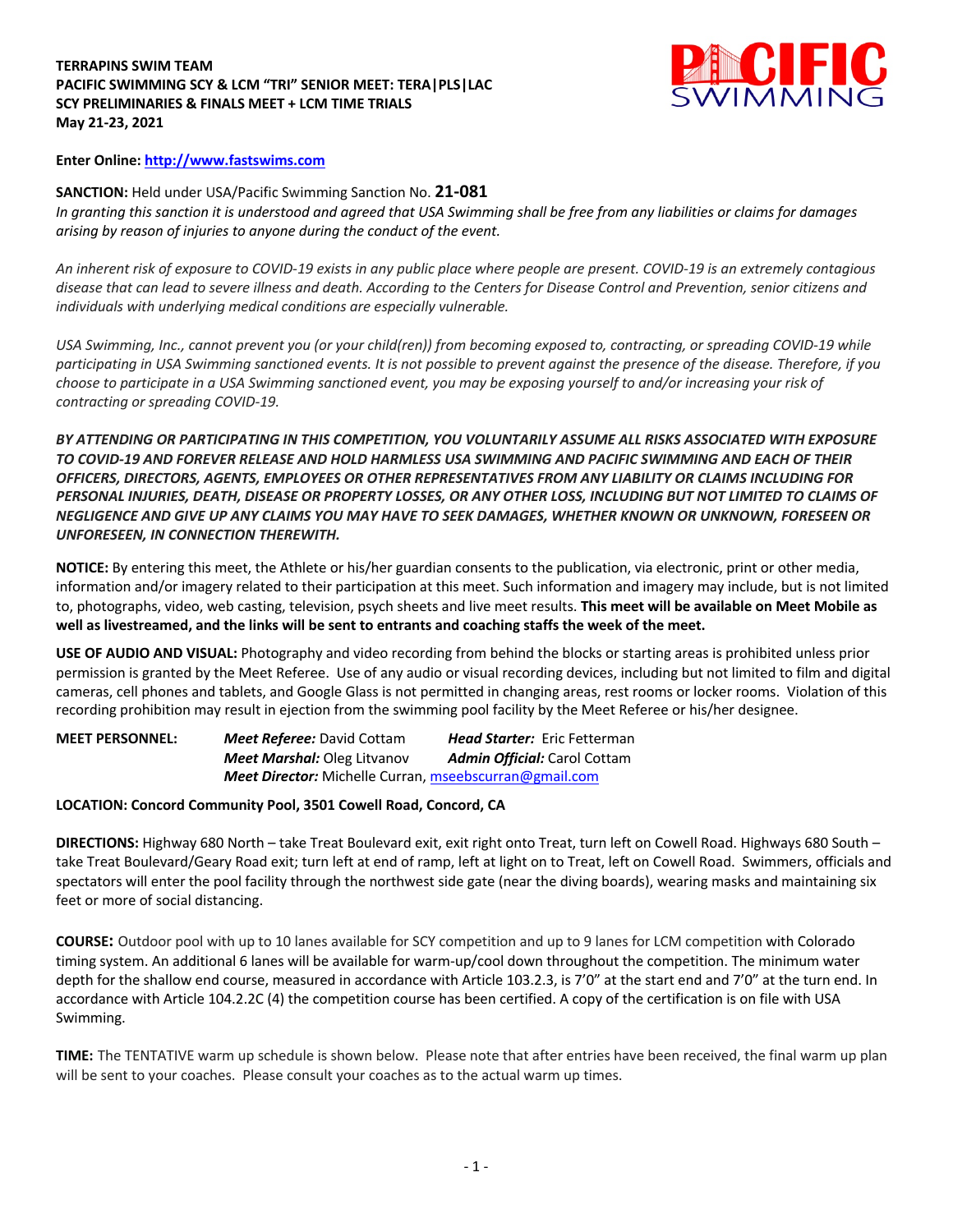### *Friday, May 21: SCY PRELIMS*

**Meet** will begin at **9:40 AM**. Facility will open at **7:00 AM**. Warm-Up Schedule:

| <b>TEAM</b> | <b>Warm-Up Start</b> | Warm-Up End |
|-------------|----------------------|-------------|
| TFRA        | $7:15$ AM            | $8:00$ AM   |
| LAC         | $8:00$ AM            | $8:45$ AM   |
| <b>PIS</b>  | $8:45$ AM            | $9:30$ AM   |

#### *Saturday, May 22: SCY FINALS*

**Meet** will begin at **10:10 AM**. Facility will open at **7:30 AM**. Warm-Up Schedule:

| <b>TEAM</b> | <b>Warm-Up Start</b> | Warm-Up End |
|-------------|----------------------|-------------|
| LAC         | $7:45$ AM            | $8:30$ AM   |
| <b>PLS</b>  | $8:30$ AM            | $9:15$ AM   |
| TFRA        | $9:15$ AM            | 10:00 AM    |

#### *Sunday, May 23: LCM Time Trials*

**Meet** will begin at **9:40 AM**. Facility will open at **7:00 AM**. Warm-Up Schedule:

| <b>TEAM</b> | <b>Warm-Up Start</b> | Warm-Up End |
|-------------|----------------------|-------------|
| <b>PLS</b>  | $7:15$ AM            | $8:00$ AM   |
| LAC         | $8:00$ AM            | $8:45$ AM   |
| TFRA        | $8:45$ AM            | $9:30$ AM   |

**RULES: •** Current USA and Pacific Swimming rules and warm-up procedures will govern the meet. A copy of these procedures will be posted at the Clerk-of-Course.

• The local facilities guidelines, restrictions and interpretation of the local public health guidelines shall be followed at this meet.

• Failure to follow the City of Concord and meet Covid rules, specifically masking requirements, will result in expulsion from facility.

• All applicable adults participating in or associated with this meet, acknowledge that they are subject to the provisions of the USA Swimming Minor Athlete Abuse Prevention Policy ("MAAPP"), and that they understand that compliance with the MAAPP policy is a condition of participation in the conduct of this competition.

- Athletes must be ages 13 & Over.
- Each club is limited to 65 boys and 65 girls.

• **Warm-up/warm down limit per lane is 12 athletes for LCM lanes and 6 athletes for SCY lanes.**

• All Friday preliminary events will be circle seeded. Sunday Time Trial events will be seeded fastest to slowest.

• All Friday events are Preliminaries/Finals, except for the 1650/1000 and all Relay Events which are timed Finals. Sunday Time Trials are all timed Finals.

• The 1650/1000 Free and 1500/800 Free shall be limited to the top 16 entrants per gender in each event.

• Finals will be comprised of a Consolation Final and Championship Final swum in that order, with 8 athletes qualifying for each finals heat. The 400 IM, 200 Breast, 200 Back and 200 Fly **may be limited** to the top 8 Championship Finalists**.**

• Athletes may compete in up to **FOUR** prelim events and up to **THREE** finals events for SCY events. Athletes MUST scratch for finals if not swimming a final. Athletes may compete in up to **FOUR** LCM time trial events.

• Teams are allowed a maximum of **TWO** relay teams per session to maximize social distancing space.

• PLS and LAC athletes must fill out the City of Concord Covid Waivers and TERA Covid Waiver forms if they have not previously done so. All waivers must be submitted prior to Friday warm-ups.

**•** If local conditions warrant it the Meet Referee, with the concurrence of the Meet Director, may require a mandatory scratch down. Immediate cash refunds will be made for any mandatory scratches.

• **All Coaches and Officials must wear their USA Swimming membership cards in a visible manner.** 

**• No parents/spectators will be permitted inside the fenced pool area, including for lap counting assistance.** 

• No deck changing permitted, but athletes may change in and out of fastsuits in bathroom stalls. Masks are required in locker rooms. No showering permitted.

• Athletes are not allowed into the facility until 15 minutes before scheduled warm-up time.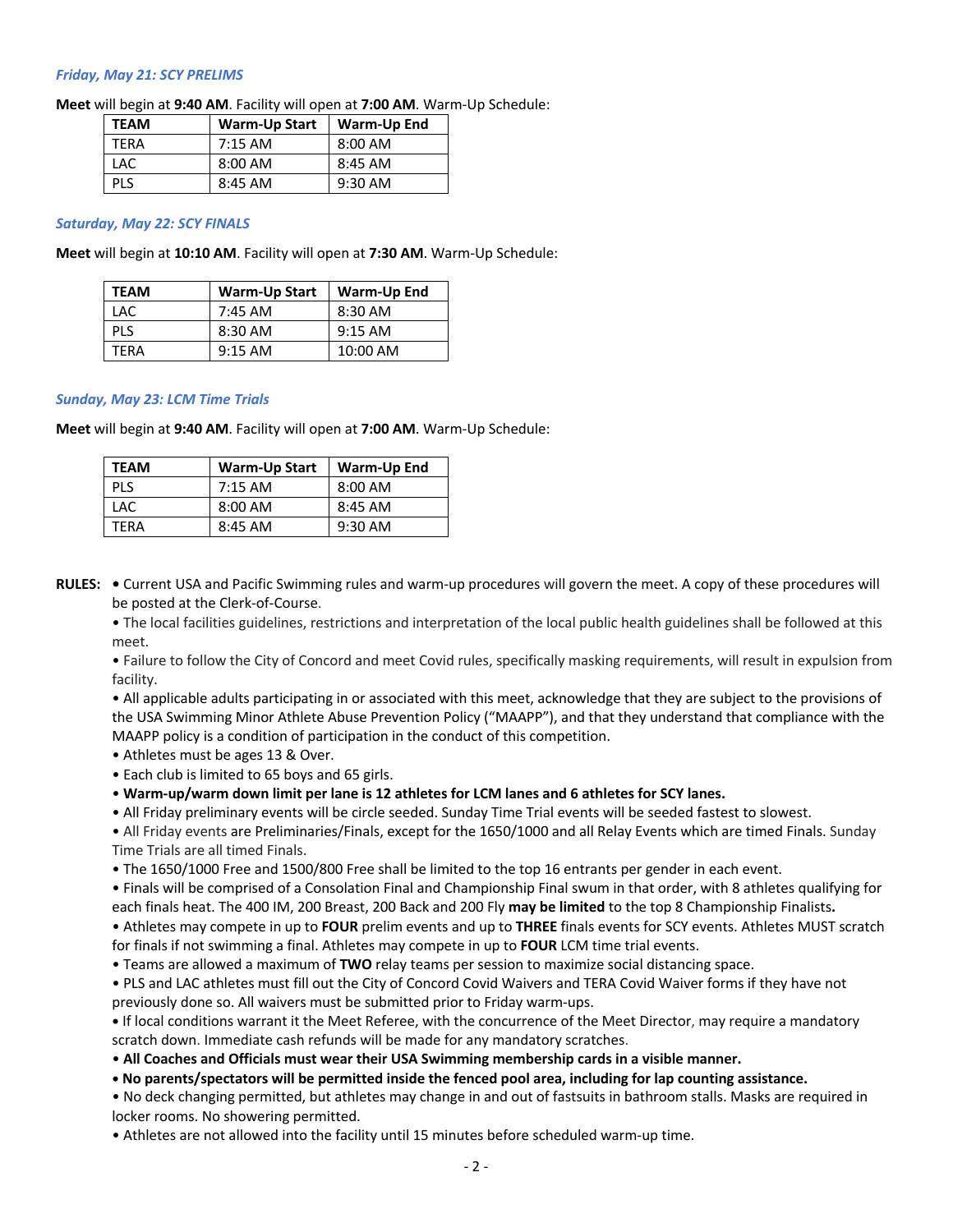- Bring own lap counters and clean after each use. **Teammates should act as lap counters**.
- Athletes **MUST** bring their own chairs and leave them set up overnight and for the duration of the meet.

**UNACCOMPANIED ATHLETES:** Any USA Swimming Athlete-Member competing at the meet must be accompanied by a USA Swimming Member-Coach for the purposes of Athlete supervision during warm-up, competition and warm-down. If a Coach-Member of the Athlete's USA Swimming Club does not attend the meet to serve in said supervisory capacity, it is the responsibility of the Athlete or the Athlete's legal guardian to arrange for supervision by a USA Swimming Member-Coach. The Meet Director or Meet Referee may assist the Athlete in making arrangements for such supervision; however, it is recommended that such arrangements be made in advance of the meet by the Athlete's USA Swimming Club Member-Coach.

**RACING STARTS:** Athletes must be certified by a USA Swimming member-coach as being proficient in performing a racing start or must start the race in the water. It is the responsibility of the Athlete or the Athlete's legal guardian to ensure compliance with this requirement.

**RESTRICTIONS:** • Smoking and the use of other tobacco products is prohibited on the pool deck, in the locker rooms, in spectator

- seating, on standing areas and in all areas used by Athletes, during the meet and during warm-up periods.
- Sale and use of alcoholic beverages are prohibited in all areas of the meet venue.
- No glass containers are allowed in the meet venue.
- No propane heater is permitted except for snack bar/meet operations.
- All shelters must be properly secured.
- Deck Changes are prohibited.

• Destructive devices, to include but not limited to, explosive devices and equipment, firearms (open or concealed), blades, knives, mace, stun guns and blunt objects are strictly prohibited in the swimming facility and its surrounding areas. If observed, the Meet Referee or his/her designee may ask that these devices be stored safely away from the public or removed from the facility. Noncompliance may result in the reporting to law enforcement authorities and ejection from the facility. Law enforcement officers (LEO) are exempt per applicable laws.

• Operation of a drone, or any other flying apparatus, is prohibited over the venue (pools, Athlete/Coach areas, Spectator areas and open ceiling locker rooms) any time Athletes, Coaches, Officials and/or Spectators are present.

**ELIGIBILITY:** • Athletes must be current members of USA Swimming and enter their name and registration number on the meet entry card as they are shown on their Registration Card. If this is not done, it may be difficult to match the Athlete with the registration and times database. The meet host will check all Athlete registrations against the SWIMS database and if not found to be registered, the Meet Director shall accept the registration at the meet (a \$10 surcharge will be added to the regular registration fee). Duplicate registrations will be refunded by mail.

• Meet is open to qualified athletes **age 13 & over** registered with **TERA, PLS and LAC**. Athletes who are unattached but participating with **TERA, PLS and LAC** are eligible to compete.

- Entries with **"NO TIME" will be accepted.**
- Disabled Athletes are welcome to attend this meet and should contact the Meet Director or Meet Referee regarding any special accommodations on entry times and seeding per Pacific Swimming policy.
- Athletes 19 years of age and over may compete in the meet for time only.
- The Athlete's age will be the age of the Athlete on the first day of the meet.

**ENTRY FEES:** All athletes: \$125.00 per athlete. Entries will be rejected if payment is not sent at time of request. No refunds will be made, except mandatory scratch downs.

**ONLINE ENTRIES:** To enter online go to **www.fastswims.com** to receive an immediate entry confirmation. Entering online is a convenience, is completely voluntary, and is in no way required or expected of an Athlete by Pacific Swimming. Online entries will be accepted through **Saturday, May 15, 2021.**

**MAILED OR HAND DELIVERED ENTRIES**: Entries must be on the attached consolidated entry form. Forms must be filled out completely and printed clearly with Athlete's best time. Entries must be postmarked by **Thursday, May 13, 2021** or hand delivered by 6:30 PM **Saturday, May 15, 2021.** No late entries will be accepted. Requests for confirmation of receipt of entries should include a self-addressed envelope.

**Mail entries to**: **Terrapins Swim Team** P.O. Box 21127, Concord, CA 94521 OR Hand deliver entries to: Terrapins Coaching Staff between 4-7 PM at 3501 Cowell Road, Concord, CA 94518.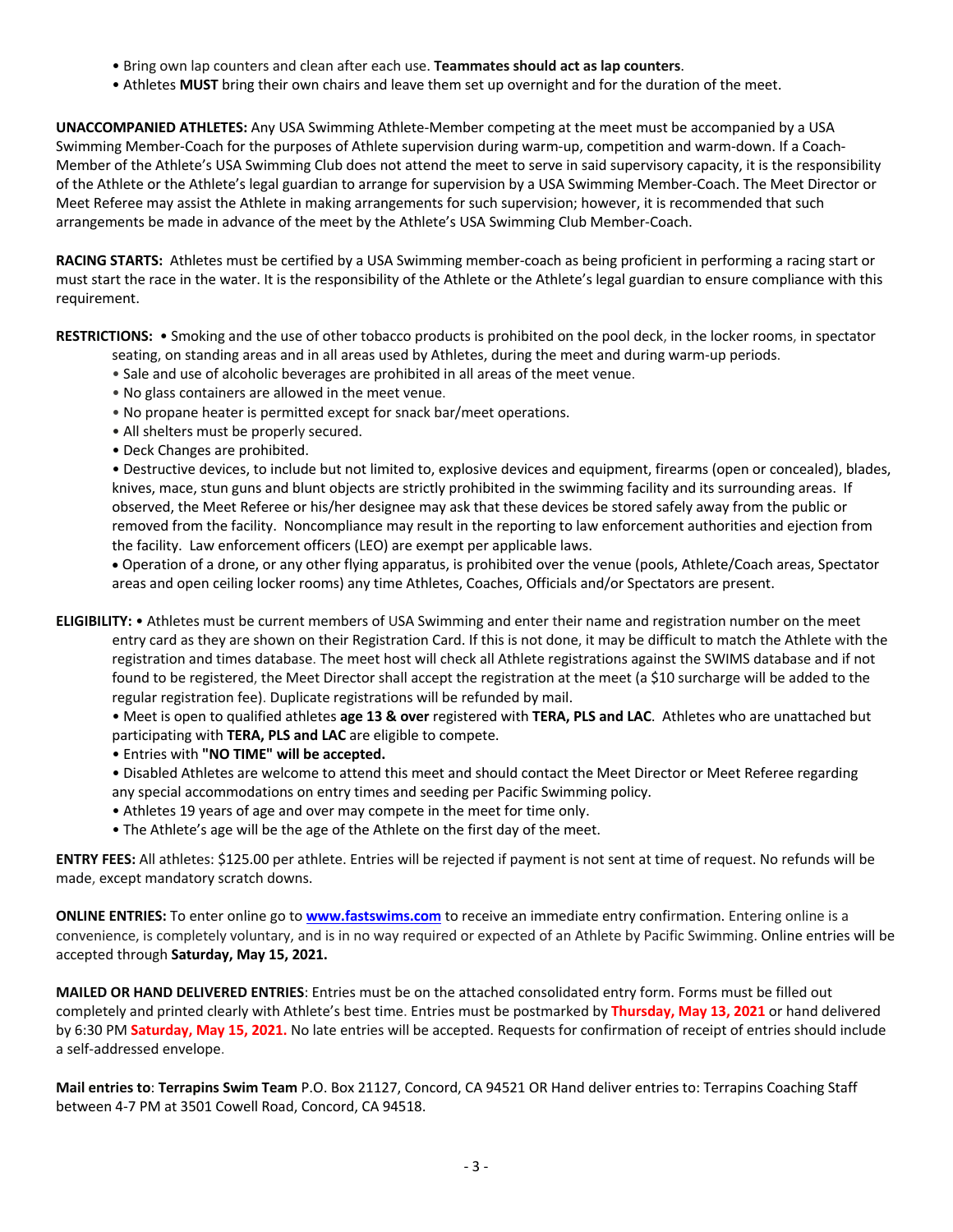**CHECK-IN:** Preliminaries shall be pre-seeded. Athletes shall report to the bull-pen area at their scheduled time for each event practicing social distancing.

**SCRATCHES:** Finals qualifiers must report to their coach their intention to not swim in a finals event within 30 minutes of team receipt of event results at the end of the preliminary session. One coach per club will be the designated point person to notify admin official of athletes' intentions. Athletes may be penalized for a 'no show' in a finals event.

**AWARDS:** None.

**ADMISSION:** Free.

**MISCELLANEOUS:** No overnight parking is allowed. Facilities will not be provided after meet hours

### **EVENTS:**

| Friday, May 21 and Saturday, May 22<br><b>SCY PRELIMS + FINALS</b> |            |    |  |  |  |  |  |  |
|--------------------------------------------------------------------|------------|----|--|--|--|--|--|--|
| <b>EVENT (SCY)</b><br><b>GIRLS EVENT#</b><br><b>BOYS EVENT#</b>    |            |    |  |  |  |  |  |  |
| 1                                                                  | 200 Free   | 2  |  |  |  |  |  |  |
| 3                                                                  | 200 IM     | 4  |  |  |  |  |  |  |
| 5                                                                  | 50 Free    | 6  |  |  |  |  |  |  |
| 7                                                                  | 200 Breast | 8  |  |  |  |  |  |  |
| 9                                                                  | 100 Fly    | 10 |  |  |  |  |  |  |
| 11                                                                 | 200 Back   | 12 |  |  |  |  |  |  |
| 13                                                                 | 100 Free   | 14 |  |  |  |  |  |  |
| 15                                                                 | 100 Breast | 16 |  |  |  |  |  |  |
| 17                                                                 | 200 Fly    | 18 |  |  |  |  |  |  |
| 19                                                                 | 500 Free   | 20 |  |  |  |  |  |  |
| 21                                                                 | 100 Back   | 22 |  |  |  |  |  |  |
| 23                                                                 | 400 IM     | 24 |  |  |  |  |  |  |
| 25                                                                 | 1650/1000* | 26 |  |  |  |  |  |  |

| Friday, May 21 and Saturday, May 22<br><b>SCY PRELIMS + FINALS</b> |                    |                    | Sunday, May<br><b>LCM Time Trials</b>                            |            |    |  |  |  |
|--------------------------------------------------------------------|--------------------|--------------------|------------------------------------------------------------------|------------|----|--|--|--|
| <b>GIRLS EVENT #</b>                                               | <b>EVENT (SCY)</b> | <b>BOYS EVENT#</b> | <b>GIRLS EVENT #</b><br><b>EVENT (SCY)</b><br><b>BOYS EVENT#</b> |            |    |  |  |  |
| 1                                                                  | 200 Free           | $\overline{2}$     | 27                                                               | 200 Free   | 28 |  |  |  |
| 3                                                                  | 200 IM             | 4                  | 29                                                               | 200 IM     | 30 |  |  |  |
| 5                                                                  | 50 Free            | 6                  | 31                                                               | 50 Free    | 32 |  |  |  |
| 7                                                                  | 200 Breast         | 8                  | 33                                                               | 200 Breast | 34 |  |  |  |
| 9                                                                  | 100 Fly            | 10                 | 35                                                               | 100 Fly    | 36 |  |  |  |
| 11                                                                 | 200 Back           | 12                 | 37                                                               | 200 Back   | 38 |  |  |  |
| 13                                                                 | 100 Free           | 14                 | 39                                                               | 100 Free   | 40 |  |  |  |
| 15                                                                 | 100 Breast         | 16                 | 100 Breast<br>41                                                 |            | 42 |  |  |  |
| 17                                                                 | 200 Fly            | 18                 | 200 Fly<br>43                                                    |            | 44 |  |  |  |
| 19                                                                 | <b>500 Free</b>    | 20                 | 45                                                               | 400 Free   | 46 |  |  |  |
| 21                                                                 | 100 Back           | 22                 | 47                                                               | 100 Back   | 48 |  |  |  |
| 23                                                                 | 400 IM             | 24                 | 49                                                               | 400 IM     | 50 |  |  |  |
| 25                                                                 | 1650/1000*         | 26                 | 1500/800*<br>51<br>52                                            |            |    |  |  |  |

\*Limited to top 16 girls and top 16 boys \*\*Athletes entering the 1650 or 1500 Free must provide their own lap counters. Timers will be provided.

\*\*\*Athletes MAY split the 1650 and 1500. Entry times must be 1650/1500 times.

\*\*\*\*1650 and 1500 are timed Finals during Prelims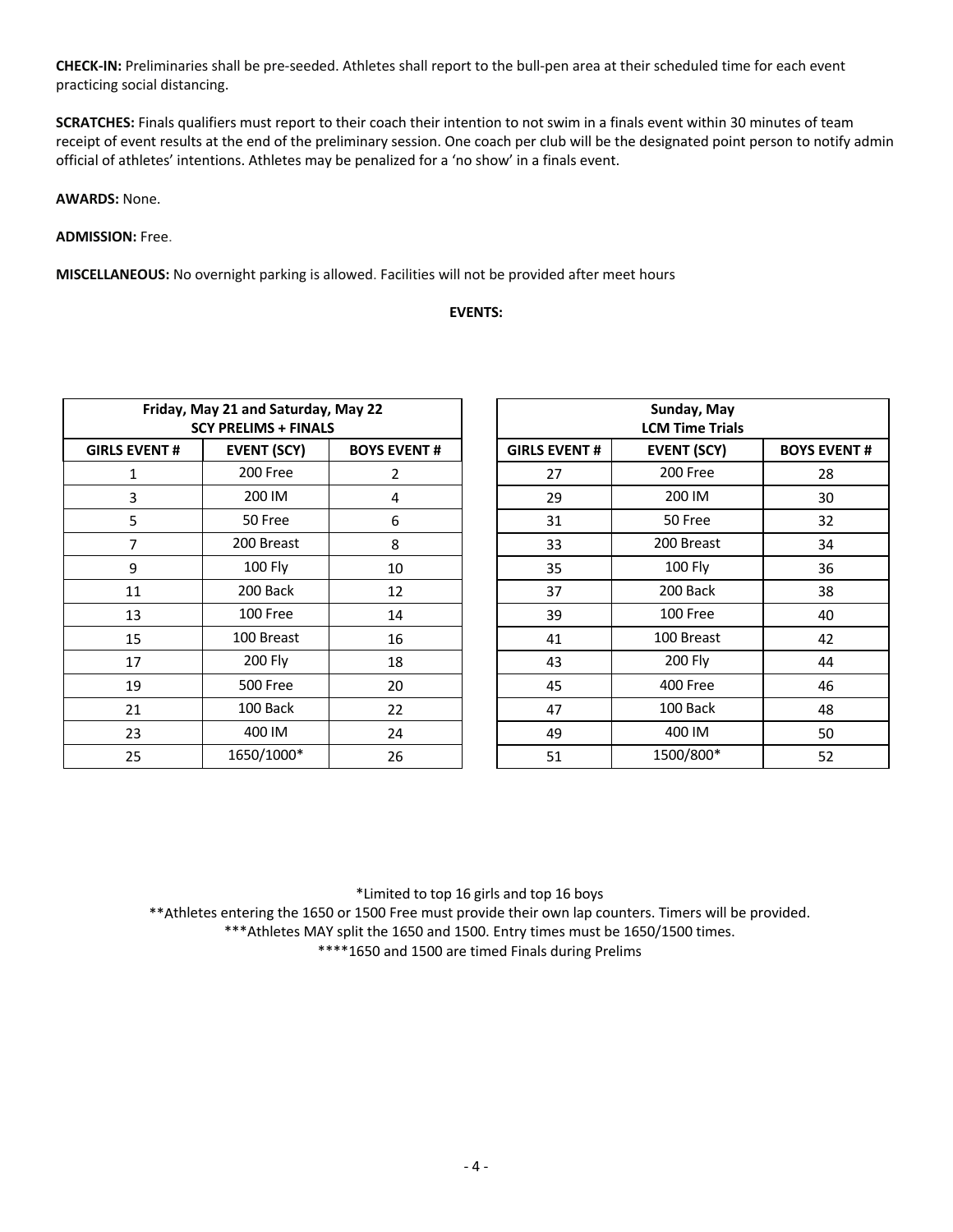## **Relay Finals Friday, May 21**

| <b>GIRLS</b><br><b>EVENT#</b> | EVENT (SCY)          | <b>BOYS</b><br><b>EVENT#</b> |
|-------------------------------|----------------------|------------------------------|
| 101                           | OPEN 400 Free Relay* | 1N 2                         |

# **Relay Finals Saturday, May 22**

| <b>GIRLS</b><br><b>EVENT#</b> | EVENT (SCY)            | <b>BOYS</b><br><b>EVENT#</b> |
|-------------------------------|------------------------|------------------------------|
| 103                           | OPEN 200 Medley Relay* | 104                          |

## **Relay Finals Saturday, May 22**

| EVENT (SCY)          | <b>BOYS</b><br><b>EVENT#</b> |
|----------------------|------------------------------|
| OPEN 200 Free Relay* | 106                          |
|                      |                              |

\*Limit 2 relay teams per club

# **Relay Schedule:**

400 Free Relay – First event of Friday Prelims 200 Medley Relay – First event of Saturday Finals 200 Free Relay – Last event of Saturday Finals

Use the following URL to find the time standards: http://www.pacswim.org/swim-meet-times/standards